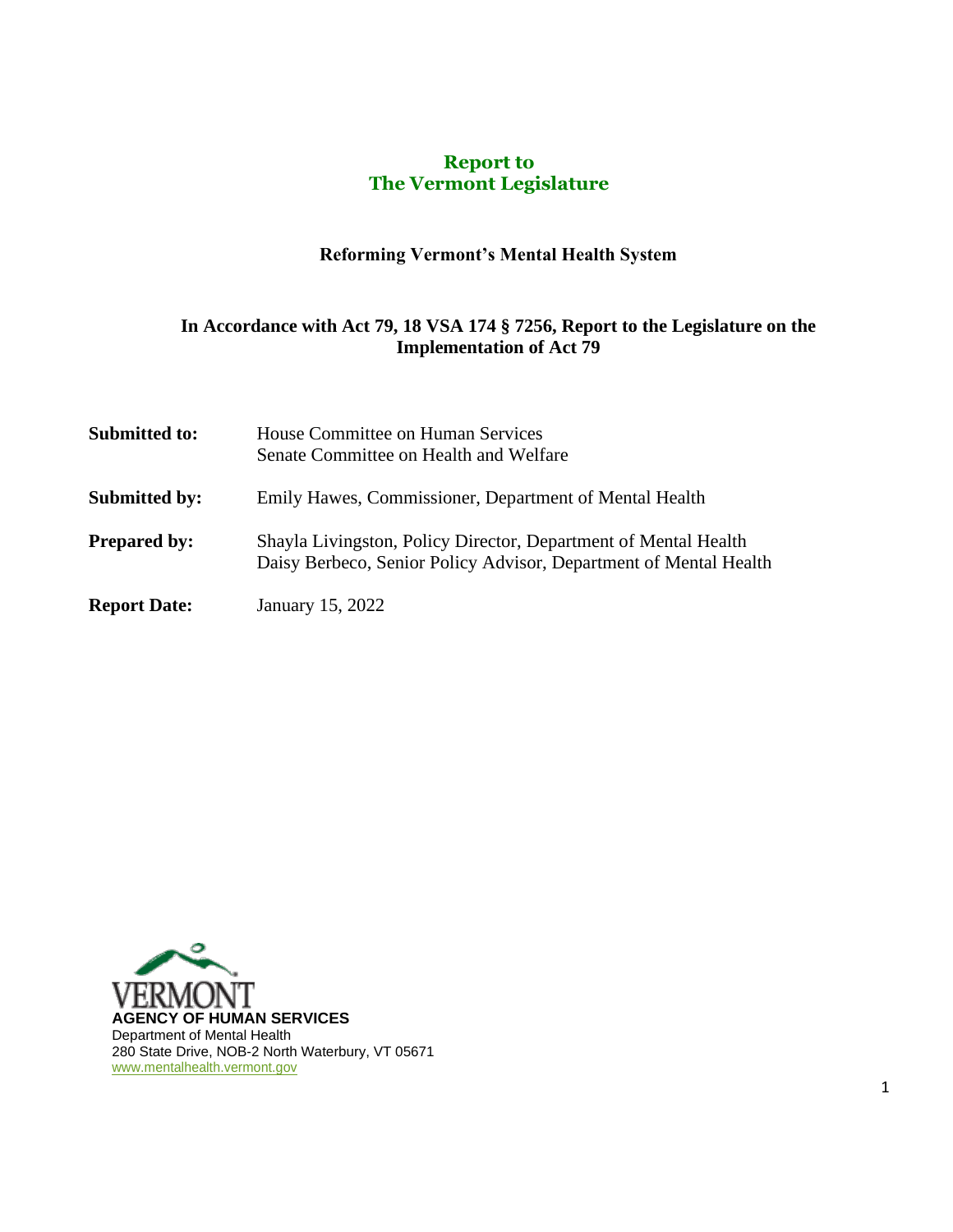# **Contents**

| Adequacy of Capacity at Each Level of Care Across the Continuum of Mental Health Services 4                                                                                            |  |  |
|----------------------------------------------------------------------------------------------------------------------------------------------------------------------------------------|--|--|
|                                                                                                                                                                                        |  |  |
|                                                                                                                                                                                        |  |  |
|                                                                                                                                                                                        |  |  |
|                                                                                                                                                                                        |  |  |
| Ways In Which Patient Autonomy and Self-Determination Are Maximized Within the Context of                                                                                              |  |  |
| Performance Measures That Demonstrate Results and Other Data on Individuals for Whom Petitions                                                                                         |  |  |
| Progress On Alternative Treatment Options Across System Of Care For Individuals Seeking To Avoid Or<br>Reduce Reliance On Medications, Including Supported Withdrawal From Medications |  |  |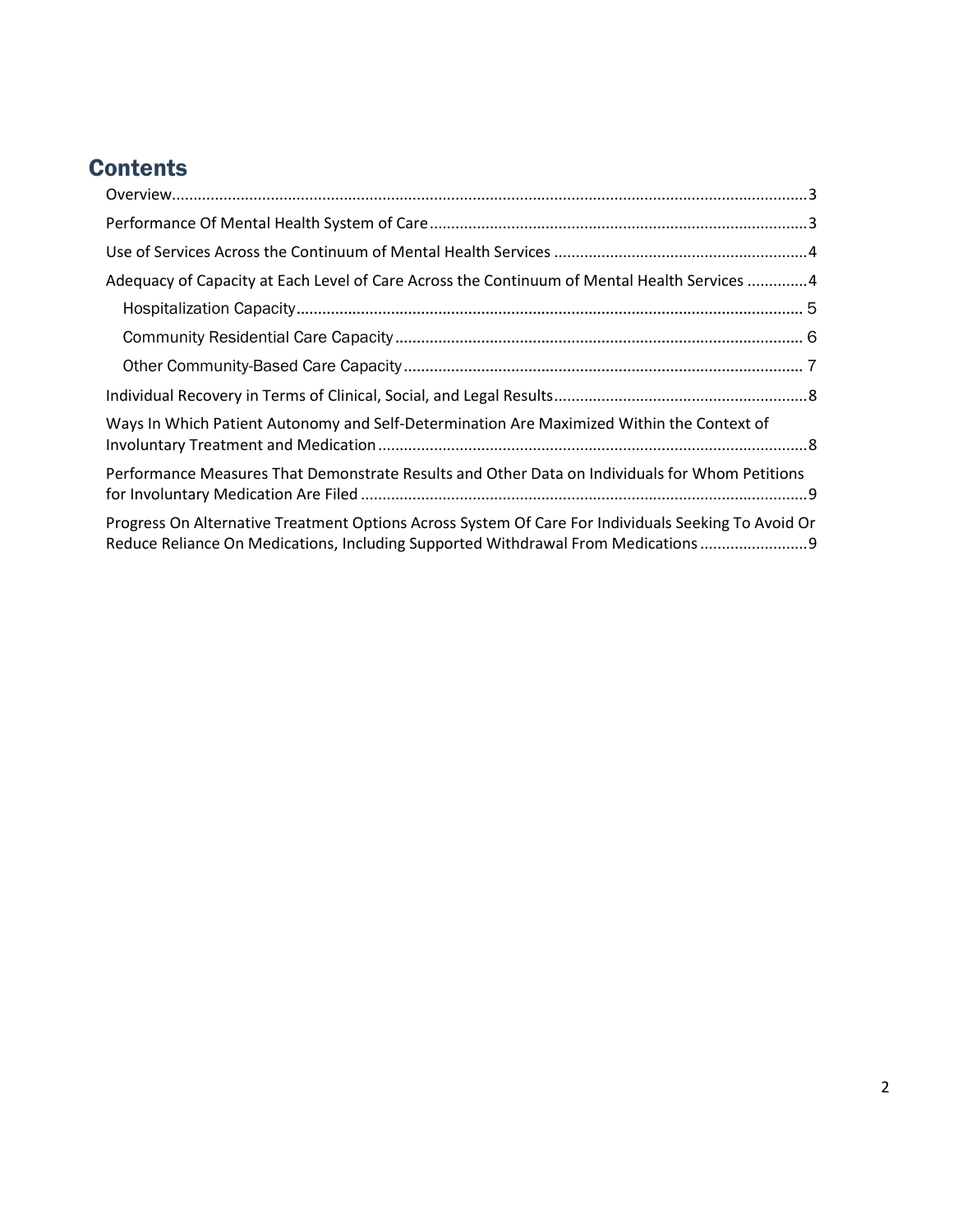#### *Legislative Language*

*18 VSA 174 § 7256. Notwithstanding 2 V.S.A. § 20(d), the Department of Mental Health shall report annually on or before January 15 to the Senate Committee on Health and Welfare and the House Committee on Human Services regarding the extent to which individuals with a mental health condition or psychiatric disability receive care in the most integrated and least restrictive setting available. The Department shall consider measures from a variety of sources, including the Joint Commission, the National Quality Forum, the Centers for Medicare and Medicaid Services, the National Institute of Mental Health, and the Substance Abuse and Mental Health Services Administration. The report shall address:*

- *1. use of services across the continuum of mental health services;*
- *2. adequacy of the capacity at each level of care across the continuum of mentalhealth services;*
- *3. individual experience of care and satisfaction;*
- *4. individual recovery in terms of clinical, social, and legal results;*
- *5. performance of the State's mental health system of care as compared tonationally recognized standards of excellence;*
- *6. ways in which patient autonomy and self-determination are maximized within thecontext of involuntary treatment and medication;*
- *7. performance measures that demonstrate results and other data on individuals for whom petitions for involuntary medication are filed; and*
- *8. progress on alternative treatment options across the system of care for individuals seeking to avoid or reduce reliance on medications, including supported withdrawal frommedications. (Added 2011, No. 79 (Adj. Sess.), § 1a, eff. April 4, 2012; amended 2013, No. 96 (Adj. Sess.), § 101; 2013, No. 192 (Adj. Sess.), § 2; 2015, No. 11, § 19.)*

#### <span id="page-2-0"></span>**Overview**

The mission of the Department of Mental Health (Department) is to promote and improve the health of Vermonters. The Department resides under the Agency of Human Services and has the same critical mission: to improve the conditions and well-being of Vermonters and protect those who cannot protect themselves.

**Our Vision**: Mental health will be a cornerstone of health in Vermont. People will live in caring communities with compassion for and a determination to respond effectively and respectfully to the mental health needs of all citizens. Vermonters will have access to effective prevention, early intervention, and mental health treatment and supports as needed to live, work, learn, and participate fully in their communities.

## <span id="page-2-1"></span>Performance Of Mental Health System of Care

The Agency of Human Services uses the [Results Based Accountability \(RBA\)](http://resultsaccountability.com/about/what-is-results-based-accountability/) framework is to evaluate the performance of programs and initiatives, as well as make data-driven decisions. RBA is a key component of achieving value-based care in an integrated system. The Department website presents [how to use the](https://mentalhealth.vermont.gov/reports-forms-and-manuals/reports/results-based-accountability) regularly updated RBA scorecards containing longitudinal data and performance measures related to programs and the broader system of care. The scorecards are a valuable resource for tracking progress toward clearly defined targets that align with national quality standards [and compliance measures.](https://www.jointcommission.org/standards/about-our-standards/)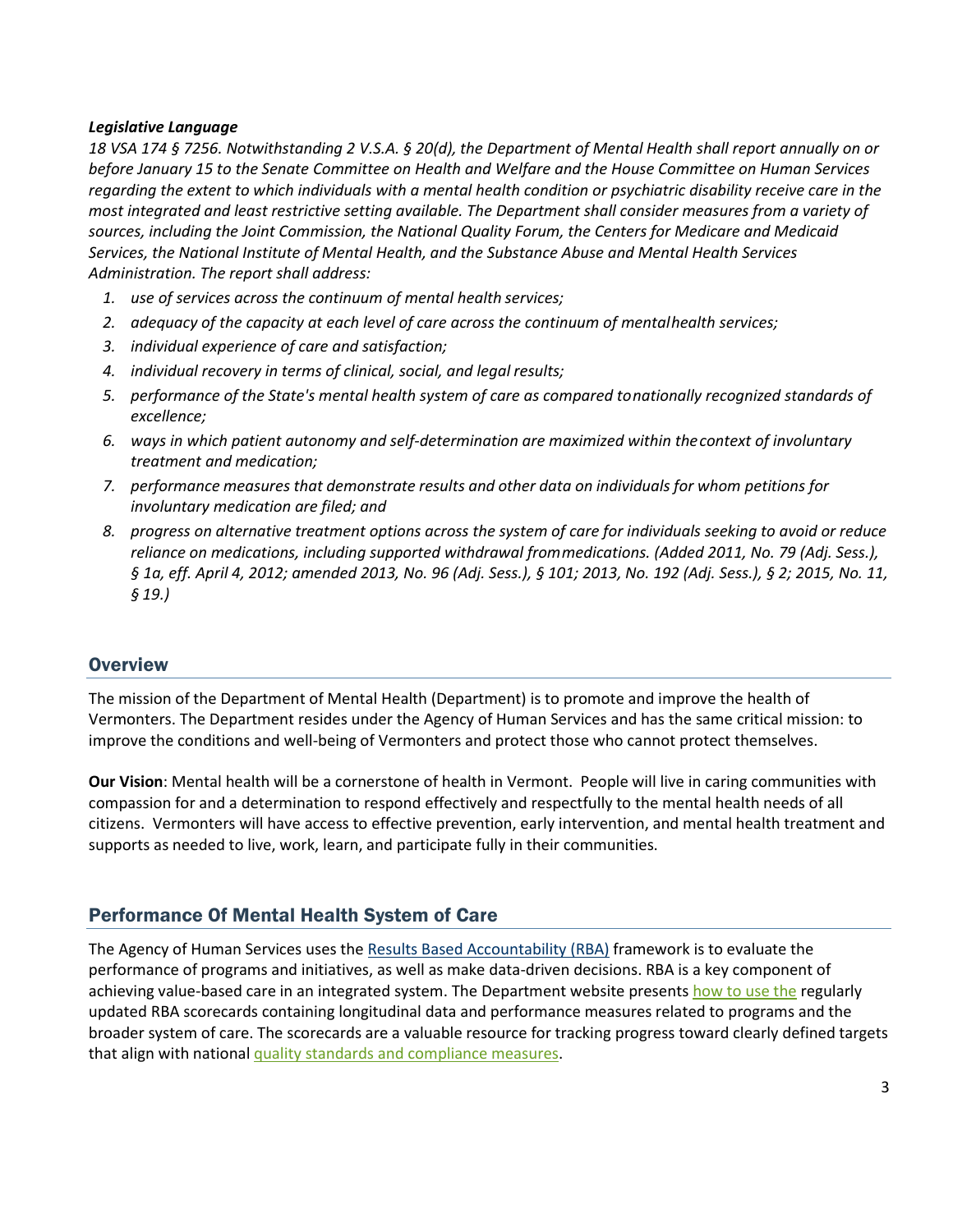[The Department of Mental Health \(DMH\) Scorecard](https://embed.resultsscorecard.com/Scorecard/Embed/9939) [Reducing Seclusion and Restraint in Vermont's Psychiatric Hospitals](https://embed.resultsscorecard.com/Scorecard/Embed/10396) [Vermont Psychiatric Care Hospital \(VPCH\) Outcomes](https://embed.resultsscorecard.com/Scorecard/Embed/8136) [Integrating Family Services \(IFS\)](https://embed.resultsscorecard.com/Scorecard/Embed/25947) [DMH System Snapshot](https://embed.resultsscorecard.com/Scorecard/Embed/14725)  [DMH Continued Reporting](https://embed.resultsscorecard.com/Scorecard/Embed/14723) 

#### <span id="page-3-0"></span>Use of Services Across the Continuum of Mental Health Services

Vermont providers offer a broad spectrum of mental health services delivered by practicioners in the least restrictive setting necessary to meet an individual's needs. The Department's [Annual Statistical Report](https://mentalhealth.vermont.gov/reports-forms-and-manuals/reports/statistical-reports-and-data) contains detailed information on the use of those supports and services. The Department of Mental Health System [Snapshot Dashboard](https://embed.clearimpact.com/Scorecard/Embed/14725) contains over 30 measures tracking different levels and types of care across the continuum by quarter. Each measure has a summary overview, list of partners and information on the measure itself. Below, we highlight three of these measures.

- [Number Served in Adult Outpatient Community Services](https://embed.clearimpact.com/Measure/Embed?id=101275)
- [Number of Children and Youth Served by Children, Youth and Family Services](https://embed.clearimpact.com/Measure/Embed?id=101281)
- [Percent of Vermont Adults with Any Mental Health Condition Receiving Treatment](https://embed.clearimpact.com/Measure/Embed?id=99046964)

# <span id="page-3-1"></span>Adequacy of Capacity at Each Level of Care Across the Continuum of Mental Health **Services**

There is a spectrum of how symptoms of mental health present and how individuals manage those symptoms. Accordingly, a spectrum of care and services must exist to meet those needs. The Department strives to support the system of care to deliver those services in the most integrated and least restrictive setting for individuals to safely and effectively achieve their health goals.

With the onset of the COVID-19 pandemic in early 2020, Vermont's health care system has adapted to shifts in public health guidelines and workforce capacity fluctuation to ensure a safe response for all Vermonters. Providers managed staffing shortages as the workforce managed childcare, shifting domestic responsibilities, and financial stressors The result is that capacity continues to shift in response to workforce challenges and changes in COVID-19 guidelines.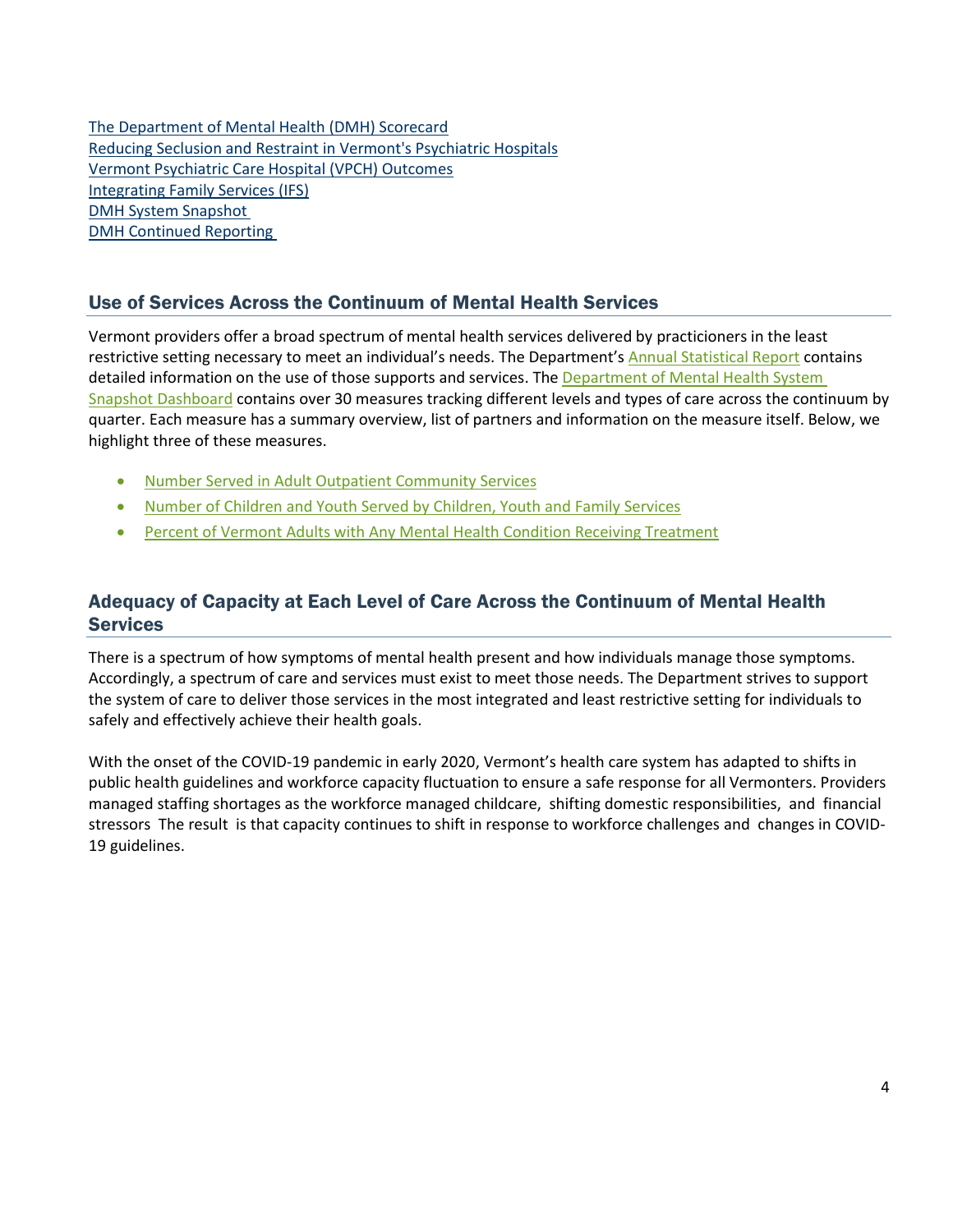## <span id="page-4-0"></span>Hospitalization Capacity

| Level One Inpatient      | Hospitalization                                       |
|--------------------------|-------------------------------------------------------|
| 3 Facilities 45 Beds     | Services for adults at risk of harm to self or others |
| <b>General Inpatient</b> | Clinical assessment and crisis stabilization          |
| 7 Facilities 142 Beds    | Medical consultation & medication                     |

Vermonters in need of psychiatric hospitalization are provided treatment at either the state-run inpatient facility, the Vermont Psychiatric Care Hospital (VPCH), or one of six Designated Hospitals throughout the state. The capacity is founded upon the balance between hospital admissions and discharges for people with acute mental health conditions. When this balance is unequal, and more admissions than discharges occur, hospital capacity is reduced over time.

Level one care is for individuals who require the most intensive level of clinical support and services within the system. General inpatient units are for individuals facing significant mental health challenges and struggling to manage the symptoms to a degree that requires consistent, intensive clinical care and support to ensure their safety and wellbeing in daily living.

The chart below is based on data reported to the Department by Designated Hospitals (DH) for adult inpatient care using the electronic bed board system. It presents total bed capacity across the DH system through 2021 (data is reported by fiscal year, which is July 1 through June 30) by the number of bed days. Bed days is defined as the total number of beds available across all hospitals multiplied by 365 days. The availability of inpatient beds across the system has remained relatively constant from 2015 through 2019 with bed day utilization (Total Occupied Beds)



Adult Inpatient Bed Utilization

decreasing 14 percent from 2019 to 2020. The impact of the COVID-19 pandemic has contributed to a 14 percent decrease in bed day utilization, a two percent increase in bed vacancies and the 11 percent increase in beds closed in this same year. Over this eight-year period, 2021 has seen the lowest level of adult inpatient bed utilization.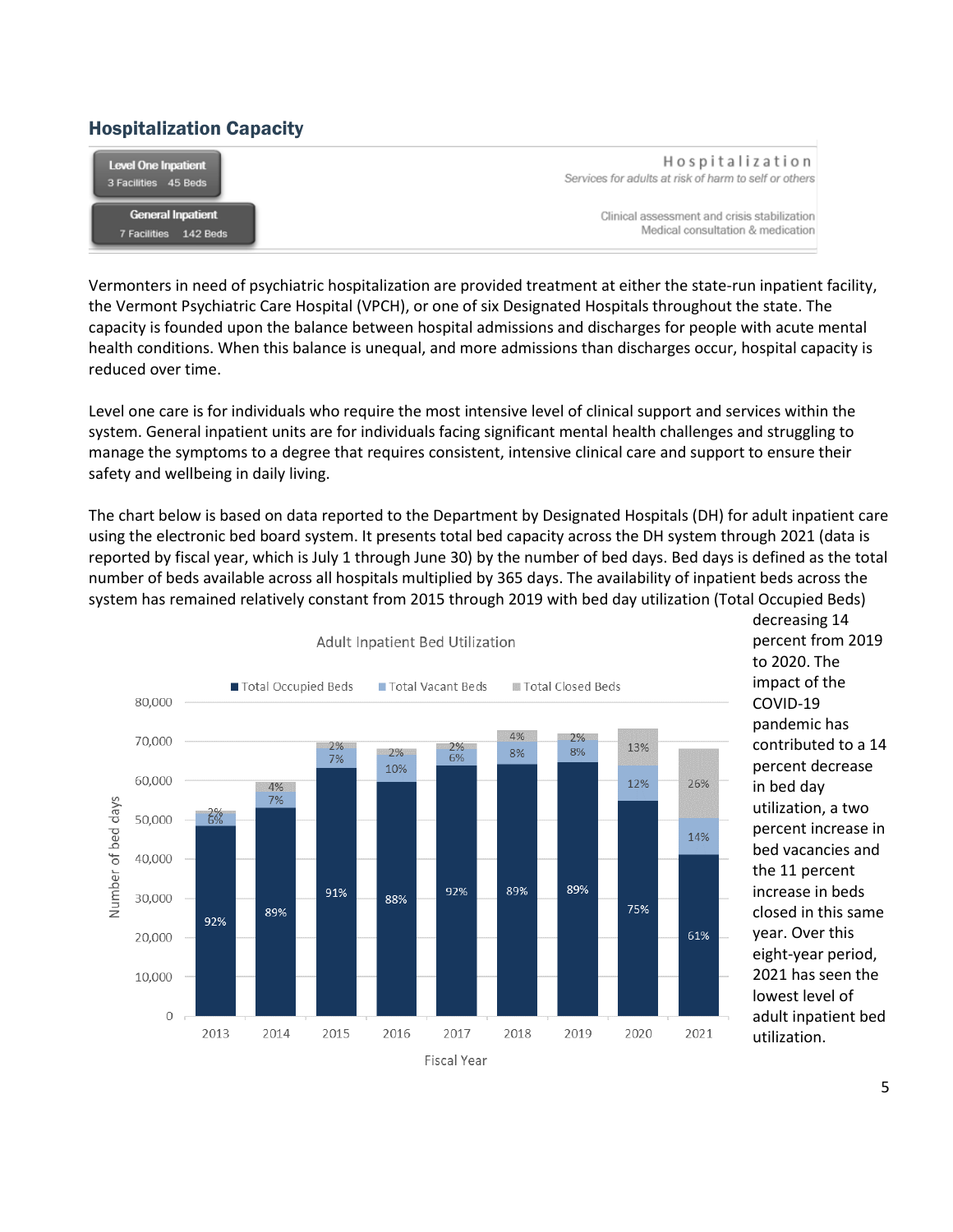## <span id="page-5-0"></span>Community Residential Care Capacity



Community residential settings provide both transitional and longer term supports, averaging residential program lengths of stay within a 12-to-18-month time frame for residents. These services have met a key need for a significant number of individuals who are ready to leave higher levels of care, but who still require intensive support before taking steps toward independent living. The chart below illustrates the utilization of beds in these programs. From 2018 to 2019, there was a plateauing of utilization at 91 percent with a seven-year utilization history averaging between 86-93 percent. Since 2019, there has been a decrease to 84 percent in 2020 and further decrease to 76 percent in 2021. Numerous factors related to the ongoing COVID-19 pandemic are contributing to the reduced utilization, including a reduction of workforce, increased acuity in individuals, and providers adjusting operations to meet public health and safety guidance.

The graph below is based on the daily entries into the Department's Electronic Bed Board system by care facility staff and represents secure residential (Middlesex Therapeutic Community Residence), peer-run residential (Pathways, Soteria House) and intensive recovery residences (Hilltop, Maplewood, Meadowview, Second Spring North and South).



#### Intensive Residential Bed Utilization and Bed Closures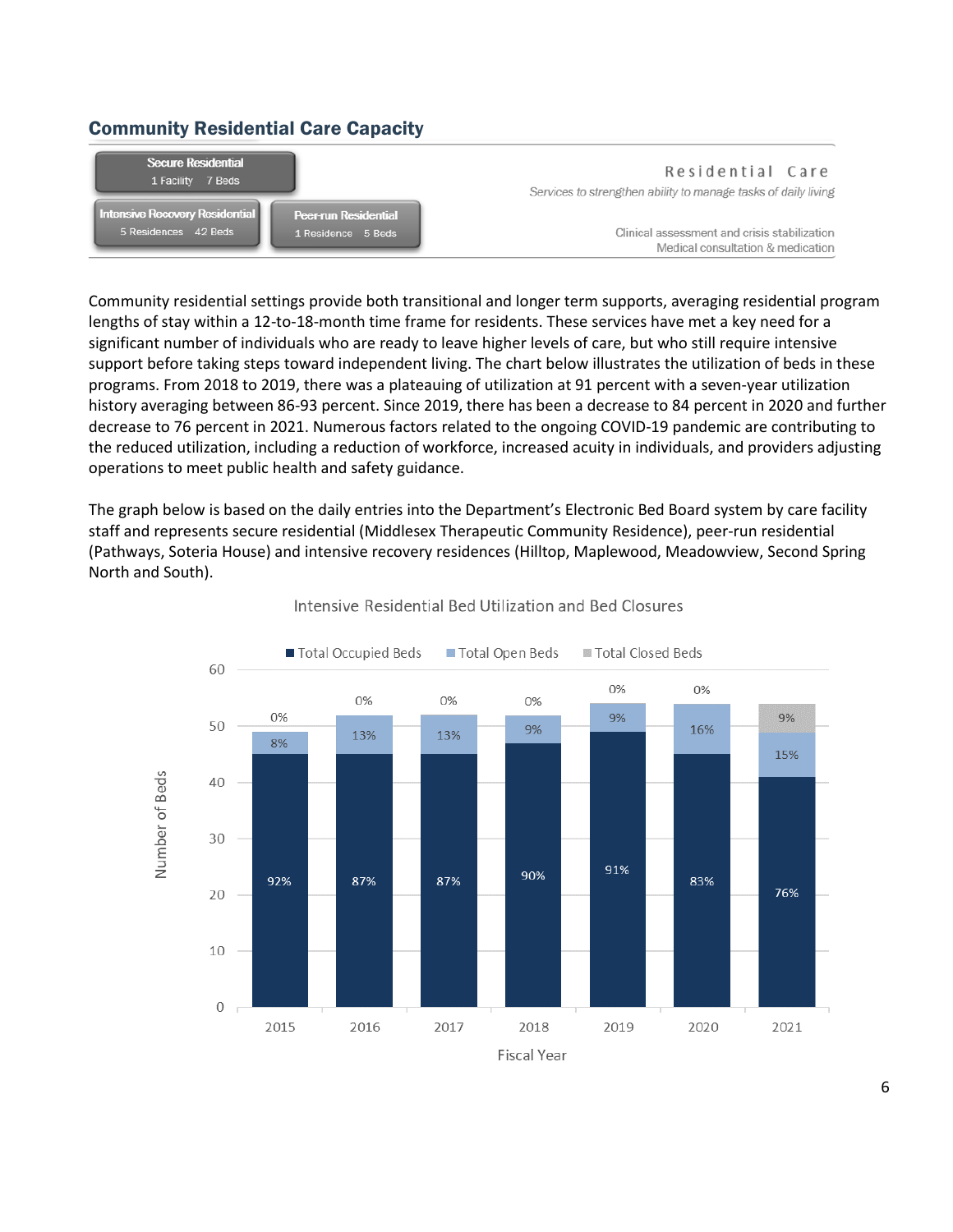# <span id="page-6-0"></span>Other Community-Based Care Capacity



The Department reports on the number of people served across various programs along with outcomes at discharge in the regularly updated [Department of Mental Health Scorecard.](https://embed.clearimpact.com/Scorecard/Embed/9939) The following graph reflects individual use of services by primary program by fiscal year (July 1 through June 30). The highest number of persons served by programs offered by the Designated Agencies continues to be in services for Children, Youth, and Families, as represented in the graph above. These services had increased from 2012 until 2018, although between 2019 and 2021 there has been a fluctuation in the number of people served. Emergency Services saw an increase in the number of people served from 2011 to 2018 with a decrease in 2019 followed by a significant increase through 2021. Adult Outpatient programs remain reasonably level through this reporting period. Finally, Community Rehabilitation and Treatment (CRT) programs continue a slow overall declining trend.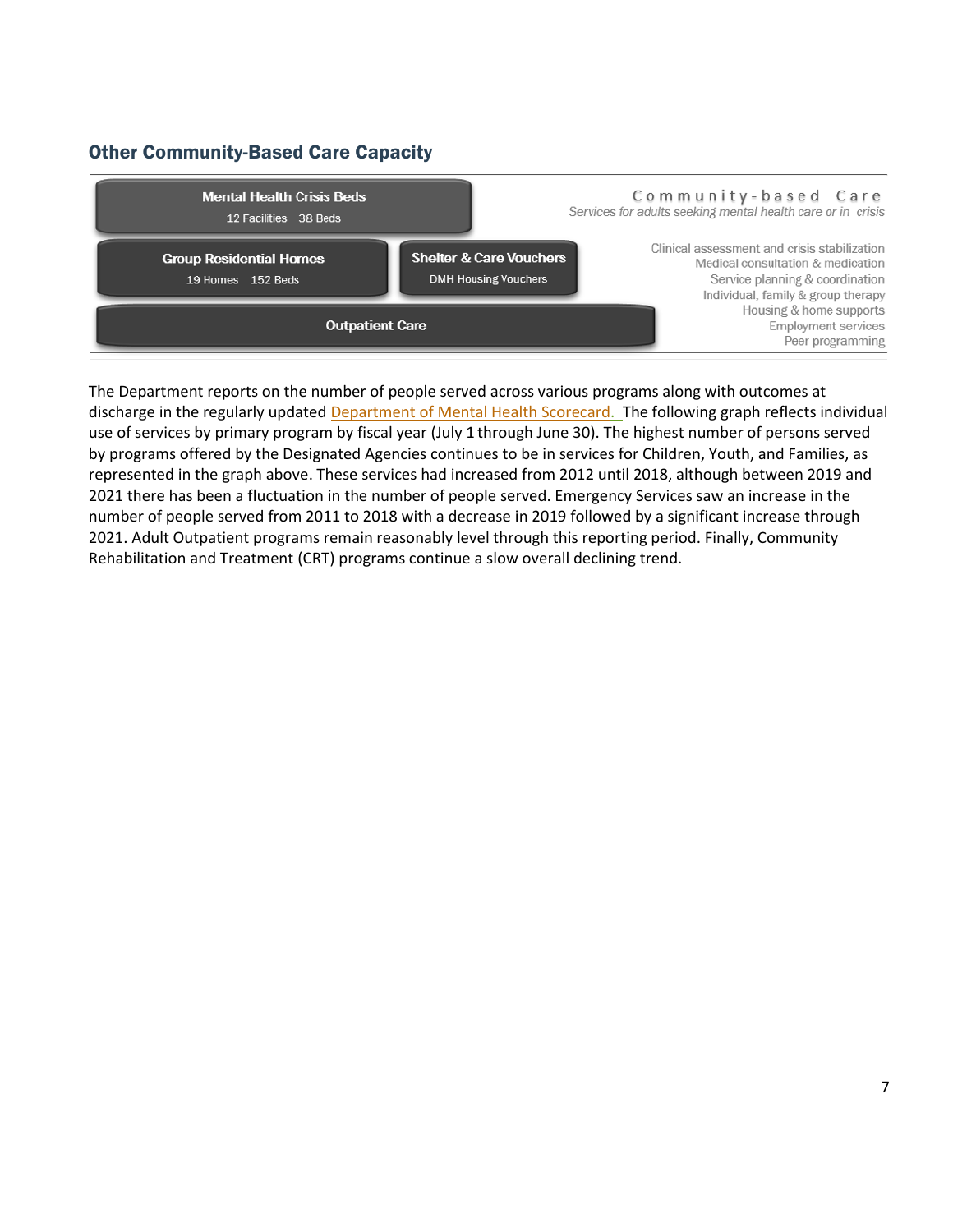



## <span id="page-7-0"></span>Individual Recovery in Terms of Clinical, Social, and Legal Results

The Department's annual action plan for improving health outcomes is reflected in the State Health Improvement [Plan Scorecard,](https://www.healthvermont.gov/about/performance/state-health-improvement-plan-2019-2023-scorecard) which was informed by a robust assessment of health and social conditions for Vermonters. Additional Scorecards that illustrate results and progress:

- [Healthy Vermonters 2020](http://www.healthvermont.gov/about/reports/healthy-vermonters-plans-reports)
- [Performance Scorecards](http://www.healthvermont.gov/about/performance)
- [Environmental Public Health Tracking](http://www.healthvermont.gov/tracking)
- [Community Profiles](https://apps.health.vermont.gov/ias/querytool?topic=HealthyVermonters2020&theme1=HV2020CommunityProfiles&theme2=CommunityProfiles3450)

## <span id="page-7-1"></span>Ways In Which Patient Autonomy and Self-Determination Are Maximized Within the Context of Involuntary Treatment and Medication

- The [Reducing Seclusion and Restraint in Vermont's Psychiatric Hospitals scorecard](https://embed.clearimpact.com/Scorecard/Embed/10396) is updated quarterly and displays progress on six performance measures.
- As required by Act 200, Section 7 of the 2018 legislative session, the Department submitted data and a report on involuntary procedures in hospital settings that are [available here.](https://mentalhealth.vermont.gov/sites/mhnew/files/documents/AboutUs/Leg/Act_200_Section_7_Report_01.31.20.pdf)
- The scorecard fo[r Involuntary Transportation](https://embed.clearimpact.com/Container/Embed?id=13757) displays data on both youth and adult transports.